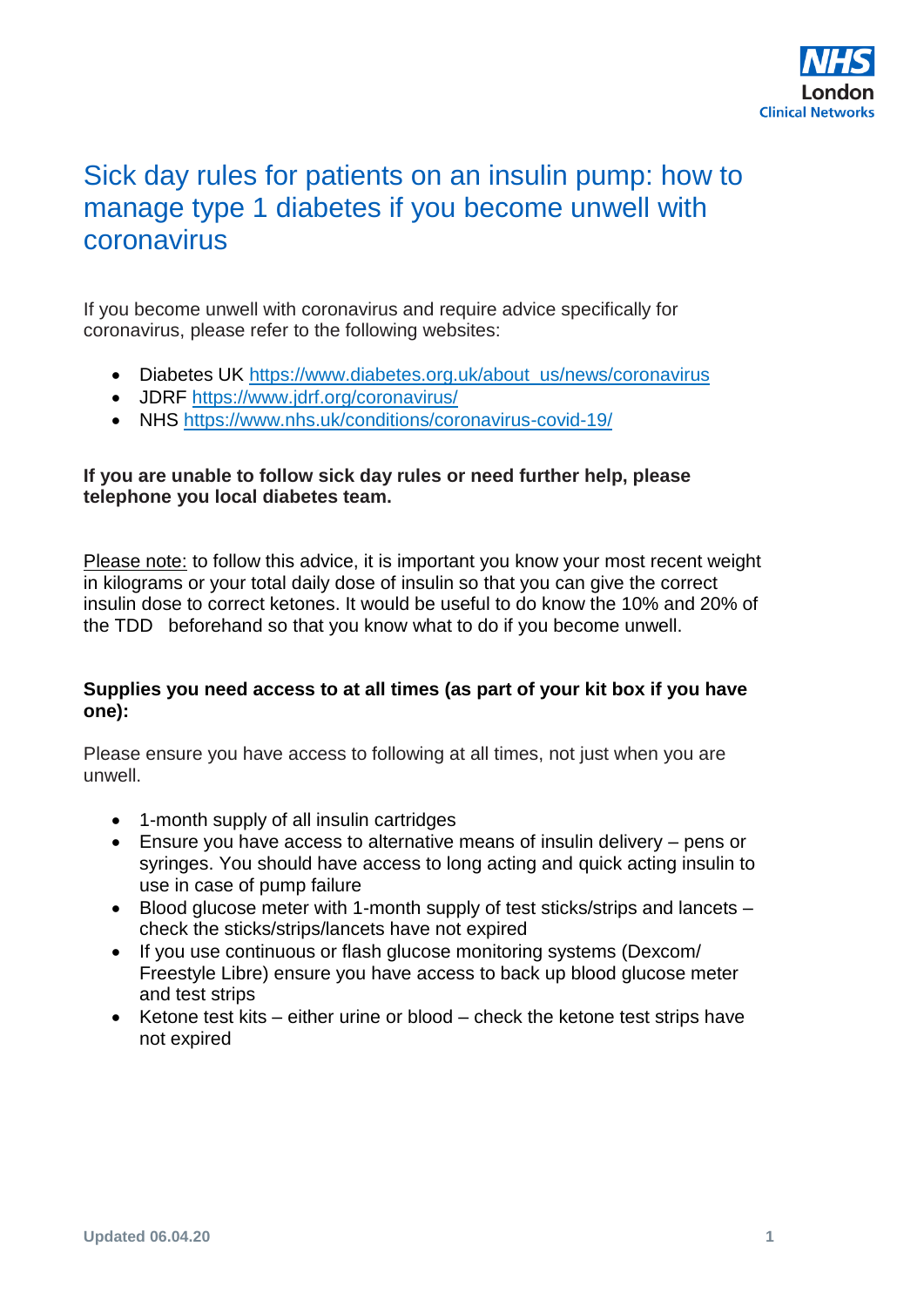

# 1. If you become unwell

- **If you develop Coronavirus symptoms or any other illness it is likely to affect your blood sugars**
- **While you are unwell it is VERY likely you will need to take more insulin**
- **Even if you are vomiting you must NEVER stop taking your insulin**
- Monitor your urine or blood for ketones every 2 hours
- Monitor blood sugar levels every 2 hours
- Drink at least  $\frac{1}{2}$  cup (100mls) of water every hour, but you can also drink any other sugar free drinks
- Please do not fast. Try to eat some food which contains carbohydrates e.g. yoghurt, toast, ice cream and cereal
- If you are worried about other symptoms not related to your diabetes, please seek medical advice from NHS 111 in the first instance
- **You will need face to face medical attention if you are continuously vomiting for more than 4-6hrs or if your ketone levels in blood or urine are not reducing despite following sick day rules**

# 2. Management of unexplained hyperglycaemia

- Check blood glucose in two hours if no change or glucose is higher, take correction dose of rapid acting insulin with a pen and check for ketones
- Change infusion set and reservoir (start new pod if using Omnipod® pump)
- Check glucose and ketones in two hours and take a correction bolus via pump if required, check for ketones if glucose still over 13mmol/L
- Follow sick day rules if ketones are present
- **Do not go to sleep:**
	- **with unexplained hyperglycaemia which has not resolved**
	- or, within two hours of a new set change

## 3. In the event of insulin pump failure

- The emergency basal insulin dose via pens / syringes would be the same as your total daily basal insulin on the pump (e.g. total basal insulin 20 units on pump – if using Levemir start injections 10 units in the morning & 10 units in the evening, if using Lantus, start 20 units once a day injections)
- Your insulin carbohydrate ratio (for meals) and insulin sensitivity factor (for corrections) would be the same as on the pump
- In the event of pump failure and not being able to access long acting insulin you should check your glucose levels and give an injection of quick acting insulin every 3 hour
- **If you suspect the pump is not administering insulin (pump failure), you should revert back to insulin injections with pens / syringe**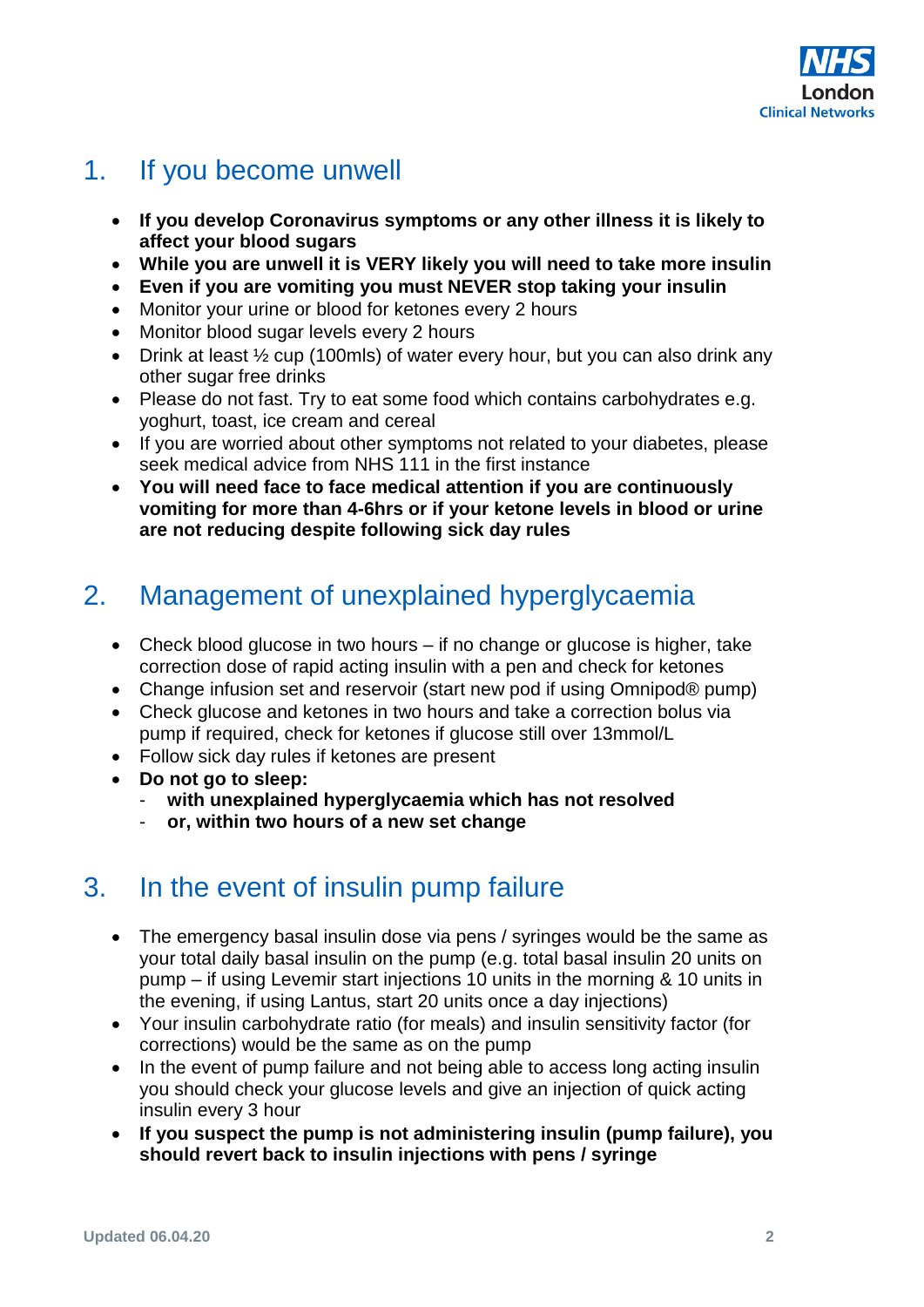

# 4. Insulin pump sick day rules

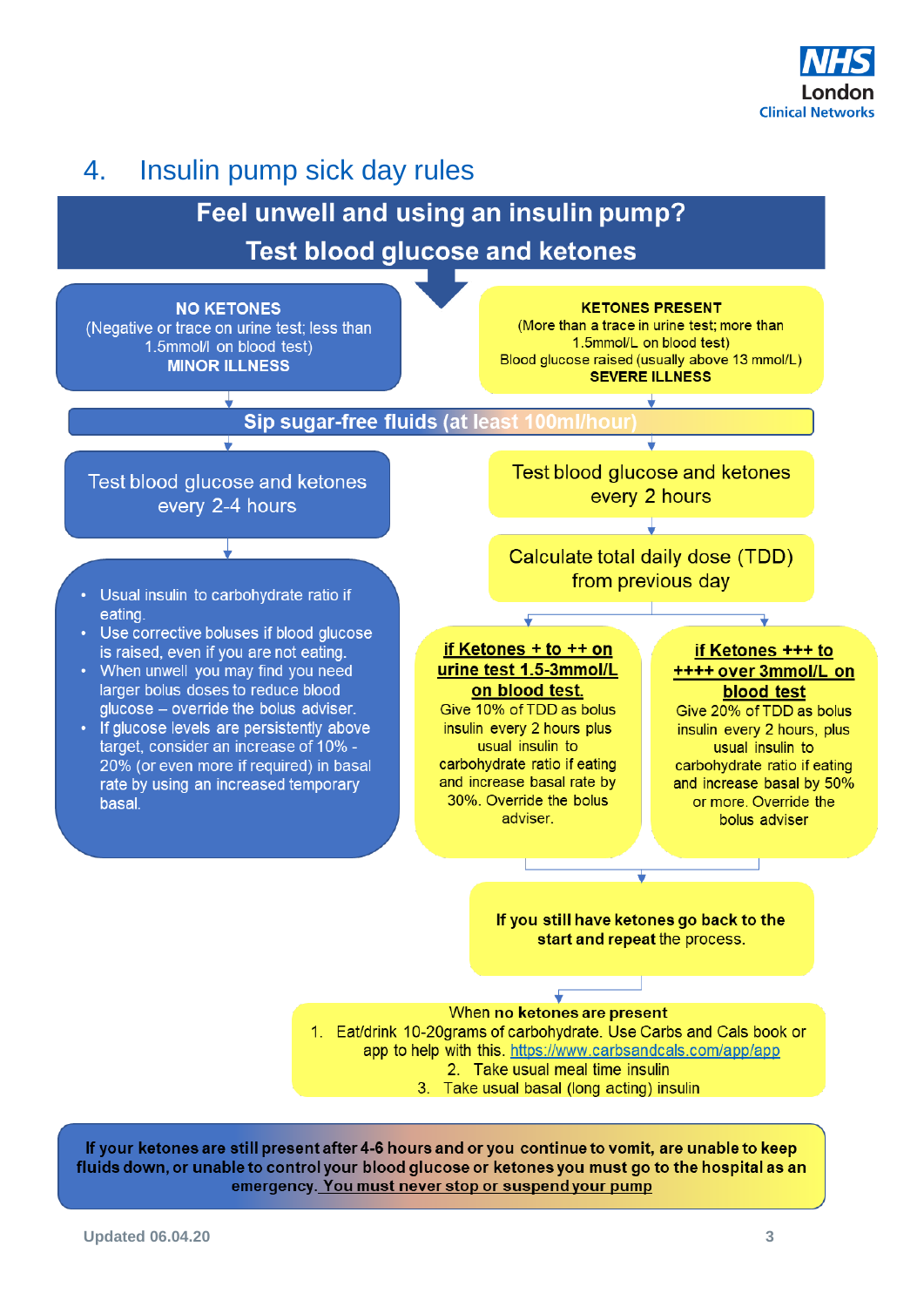

# 5. Calculating your total daily dose (TDD)

• If you need to calculate how much total daily dose of insulin you need to follow the sick day rules, see EXAMPLE calculations below. Each individual's total daily dose of insulin and calculations will be different, the example is a guide only.

### **Example 1 - if you do know your daily dose**

Total of all quick acting (mealtime) insulin = 26 units Total of all background (long acting) insulin = 24 units Total daily dose =  $26+24 = 50$  units 10% of total daily dose =  $50 \div 10 = 5$  units 20% of total daily dose =  $50 \div 5 = 10$  units

#### **Example 2 If you cannot calculate your daily dose please use the following chart based on your weight in kilograms**

|                    |                                                                                            | Ketone level (mmol/L)                                                     |  |
|--------------------|--------------------------------------------------------------------------------------------|---------------------------------------------------------------------------|--|
| <b>Body Weight</b> | 10% of total daily<br>dose<br>Blood ketone 1-2.9<br>Urine ketone $+$ to<br>$^{\mathrm{+}}$ | 20% of total daily dose<br>Blood ketone 3.0 +<br>Urine ketone +++ to ++++ |  |
| 40(Kg)             | 4 units                                                                                    | 8 units                                                                   |  |
| 50(Kg)             | 5 units                                                                                    | 10 units                                                                  |  |
| 60(Kg)             | 6 units                                                                                    | 12 units                                                                  |  |
| 70(Kg)             | 7 units                                                                                    | 14 units                                                                  |  |
| 80(Kg)             | 8 units                                                                                    | 16 units                                                                  |  |
| 90(Kg)             | 9 units                                                                                    | 18 units                                                                  |  |
| $100+(Kg)$         | 10 units                                                                                   | 20 units                                                                  |  |

**AND IF blood glucose below 5.5 mmol/L** - sip sugary drink/glucose regularly